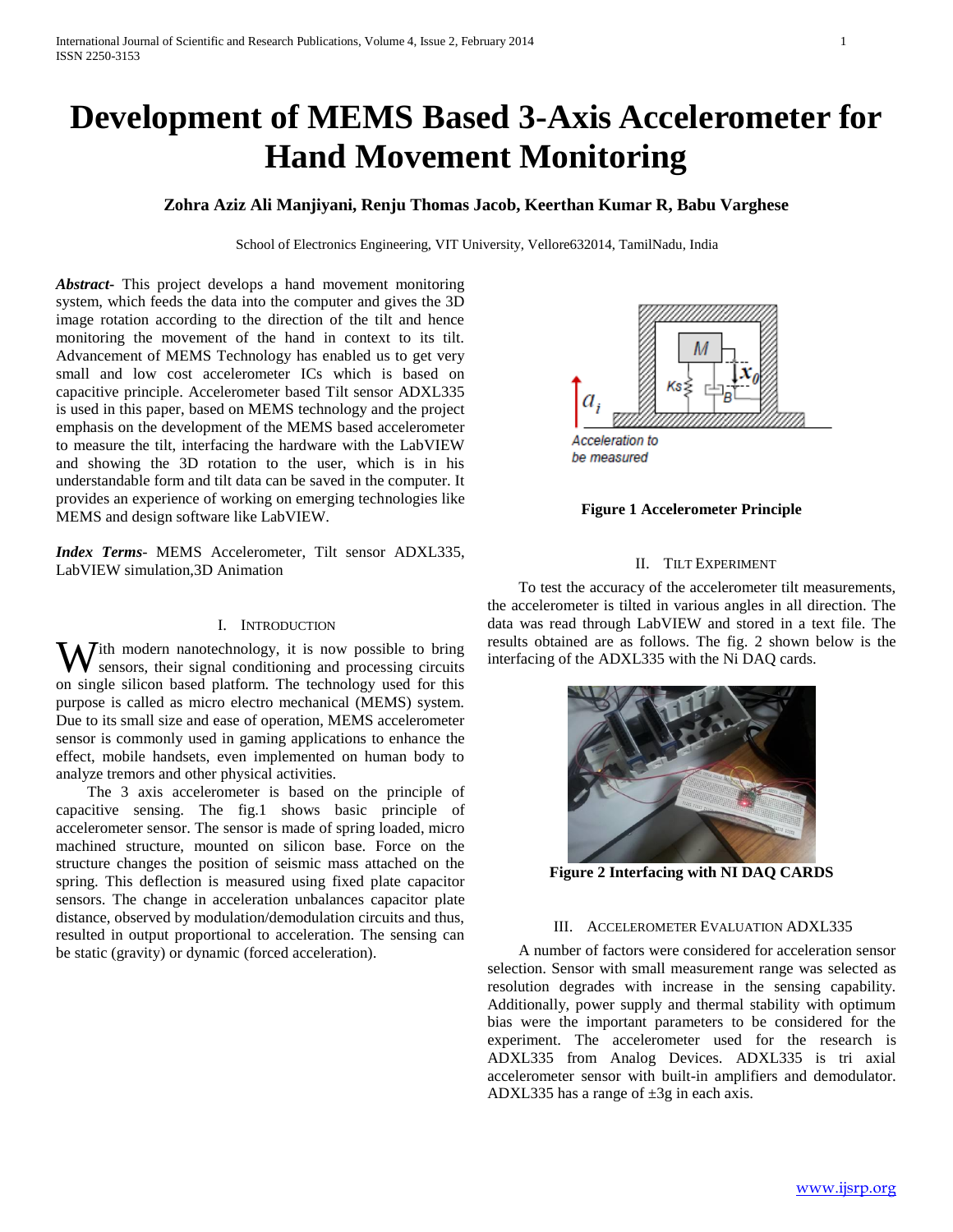The output shows ratio metric characteristics thus, output voltage changes depending on the change in supply voltage. Nominally, at zero g, output voltage is half of the supply voltage. Each axis has a separate bandwidth adjustments. The capacitor in series with output decides the bandwidth of each axis. Bandwidth range of 200 Hz to 1 KHz is used. The analog voltage output from three different axes is fed to Ni DAQ USB 9201 for sampling and signal conditioning.

 Fig3. shows basic block diagram of ADXL335 as mentioned in the data sheet. The chip has in-built coupling capacitor between supply voltage and ground; thus reducing the noise at the power supply line. It contains micro machined three axis sensor along with signal conditioning circuitry. The sensor output data is acquired using LabVIEW and DAQ card. The capacitor value is selected as 0.1μF for sensor frequency of 50 Hz.



IV. SYSTEM DESCRIPTION AND PRINCIPLE BEHIND IT

 The accelerometer sensor used here is a polysilicon surfacemicro machined structure built on top of a silicon wafer. Deflection of the structure is measured using a differential capacitor. The differential capacitor involves the interdigitation of moving fingers attached to the proof mass with fixed fingers attached to the frame. The differential capacitance is proportional to the overlapping area and the distance between the moving and fixed fingers. Acceleration deflects the moving mass and unbalances the differential capacitor resulting in a sensor output whose amplitude is proportional to acceleration.

**Figure 4 Differential capacitor Sensor**



According to the Tilt we get voltage readings i.e. for different tilt angle we get different voltage readings.

 In order to acquire accurate and high resolution measurements, the accelerometer parameters must be calibrated accurately. Each axis of the accelerometer has two parameters that need to be measured in order to convert analog voltage readings to acceleration reading correctly, namely Axis Offset and Axis Sensitivity.

 The ADXL335 accelerometer outputs a voltage between 0 and Vcc volts for each axis, and zero acceleration for the axis occurs at approximately ½ Vcc. Therefore, each voltage output contains an offset that must be specifically calibrated for each axis. To convert a measured voltage reading to acceleration, Axis Sensitivity is also required, a conversion constant that must also be measured specifically for each axis. The approximate sensitivity of each axis depends on the type of accelerometer. The ADXL335 Accelerometer has an approximate Axis Sensitivity of 330mV/g, where g is the acceleration due to gravity equal to 9.81m/s2.

# V. TEST RESULTS

**Table 1 Tilt Angles obtained from the LabVIEW:**

| (YZ)<br>Tilt<br>given<br>plane) | <b>Tilt obtained</b> |
|---------------------------------|----------------------|
| 0                               | 0                    |
| 30                              | 27.55                |
| 60                              | 58.01                |
| 90                              | 85.25                |
| 120                             | 56.58                |
| 150                             | 19.22                |
| 180                             | 0                    |

**Table 2 Mean error deviation**

|               | Mean | <b>Standard</b><br><b>Deviation</b> | <b>Variance</b> |
|---------------|------|-------------------------------------|-----------------|
| Tilt<br>Error | 3.06 | 147                                 | 2.18            |

#### VI. CALIBRATION MEASUREMENTS

 To calibrate the ADXL335 accelerometer, the accelerometer was supplied by a voltage supply of  $Vec = 3.0V$ . Accelerometer calibration was complete with a voltage supply of  $Vec = 3.0V$ (DC). To determine the sensitivity of each axis, the accelerometer was positioned in various ways such that outputs of -1g and +1g were captured for each axis. To determine the offset of each axis, the accelerometer was positioned to capture a 0g for x axis, y axis and 1g for z axis.

As x  $\&$  y has 0g acceleration: Offset = Input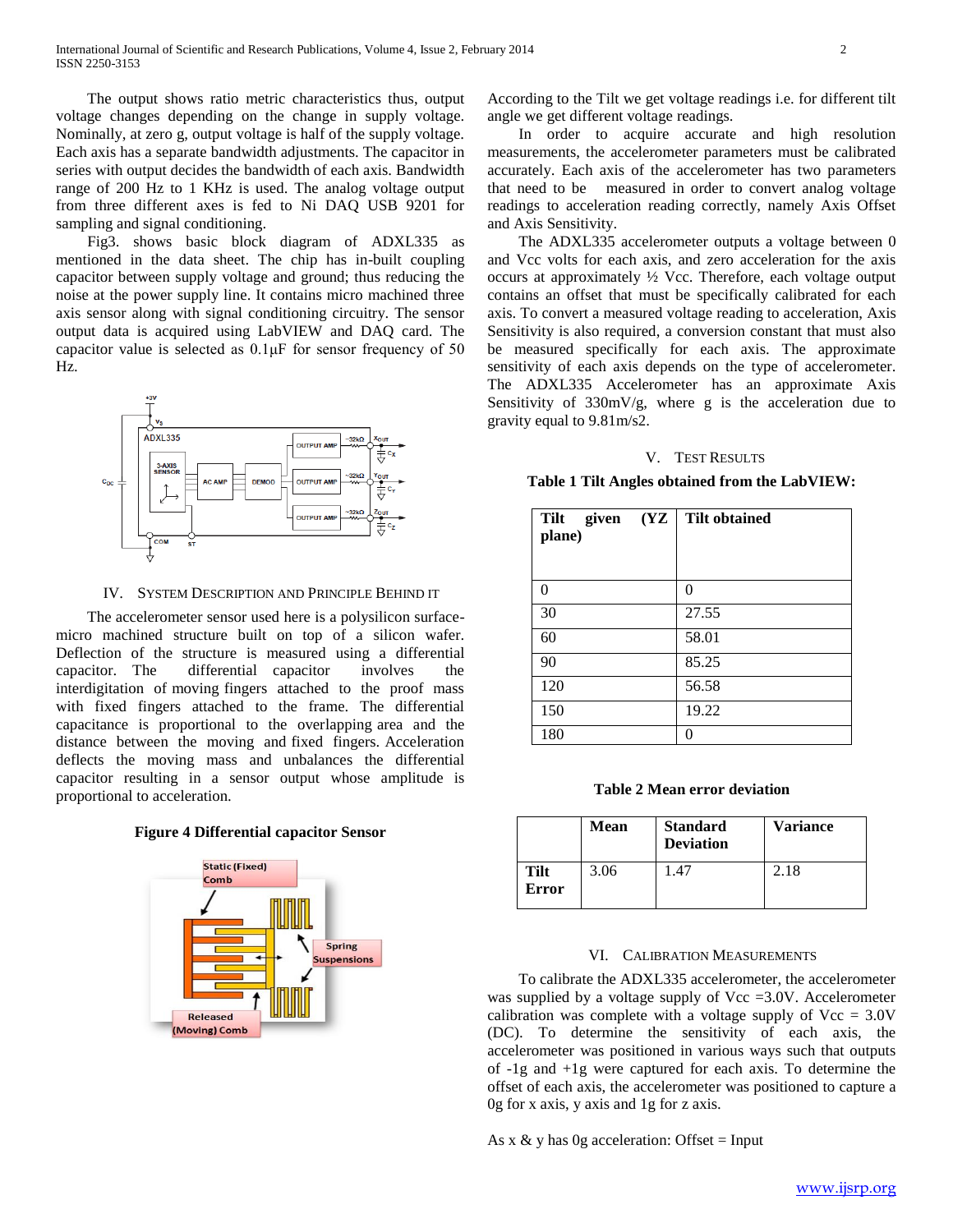# As z has  $1g$  acceleration: Offset = Input – Sensitivity



**Figure 5 Sensor Axis**

# **Ni DAQ Interfacing with LabVIEW**

# **Figure 6 Interfacing Program**



# VII. MEASURING ANGLE OF ROTATION USING ADXL335 **ACCELEROMETER**

 To measure the angle of rotation of theADXL335 about the z-axis, the maximum sensitivity is obtained my measuring tilt using all three axes of the accelerometer. Measuring tilt about the z-axis using all three axes of acceleration provides the greatest resolution, and the angle of tilt calculated is independent of the direction rotated from the z-axis. Using basic trigonometry to derive the equation, rotation about the z-axis using calculated using the following equation:

$$
\theta = \operatorname{atan} \big( \frac{\sqrt{Ax^2 + Ay^2}}{Az} \big)
$$

where  $A_x$ ,  $A_y$ ,  $\&A_z$  are acceleration in x,y &z direction respectively, given by

$$
A = \frac{Vin - Voffset}{Sensitivity}
$$

 Θ gives angle of tilt. For finding the angle of rotation, we need angle in x, y and z with respect to ground. These are given by:

$$
\theta x = \frac{Ax}{\sqrt{Ay^2 + Az^2}}
$$

$$
\theta y = \frac{Ay}{\sqrt{Ax^2 + Az^2}}
$$

$$
\theta z = \frac{\sqrt{Ax^2 + Ay^2}}{Az}
$$

 The angles thus found will need adjustments based on the signs of acceleration obtained

|  |  |  | <b>Table 3 Table for Angle Calculation:</b> |
|--|--|--|---------------------------------------------|
|--|--|--|---------------------------------------------|

|                        |        |     |            | 0            |                                 |
|------------------------|--------|-----|------------|--------------|---------------------------------|
| $\mathbf{A}\mathbf{x}$ | A      | Az  | $\theta x$ | $\Theta$ y   | $\pmb{\theta} \pmb{\textbf{z}}$ |
|                        | y      |     |            |              |                                 |
|                        |        |     |            |              |                                 |
|                        |        |     |            |              |                                 |
| $+$                    | $+$    | $+$ | $\theta$ x | $-\theta y$  | $\theta z$                      |
|                        |        |     |            |              |                                 |
|                        |        |     |            |              |                                 |
|                        |        |     |            |              |                                 |
| $^{+}$                 | $^{+}$ |     | $\theta x$ | $-\theta y$  | $180 + \theta z$                |
|                        |        |     |            |              |                                 |
| $^{+}$                 |        |     | $\theta$ x | $- \theta y$ |                                 |
|                        |        |     |            |              | $(\theta z + 180)$              |
| $+$                    |        |     | $\theta$ x | 180-         | $\theta$ z                      |
|                        |        |     |            | $\theta$ y   |                                 |
|                        |        |     | $\theta$ x | $-\theta y$  |                                 |
|                        |        |     |            |              | $(180+\theta z)$                |
|                        |        |     |            |              |                                 |

 For getting a proper rotation, we need to follow a particular sequence. i.e.

**Table 4 Sequence of rotation**

|                | axis      | angle         |
|----------------|-----------|---------------|
| applied first  | heading   | <b>Ivaw</b>   |
| applied second | lattitude | <b></b> pitch |
| applied last   | bank      | lroll         |

 Here as the axis of LabVIEW and the sensor are different, we have found out the below mentioned sequence for the project.

### **Table 5 Sequence of rotation used in our system**

| <b>Sequence</b> | <b>Axis of LabVIEW</b> | Angle              | of |
|-----------------|------------------------|--------------------|----|
|                 |                        | sensor             |    |
|                 |                        | $-\theta y$ (Roll) |    |
|                 |                        | $\theta$ x (Pitch) |    |
|                 |                        | $\theta$ z (Yaw)   |    |

# VIII. 3D RESULTS



**Figure 7 Final result**

 The Figure 7 shown above is the final result which is shown in the form of 3D image